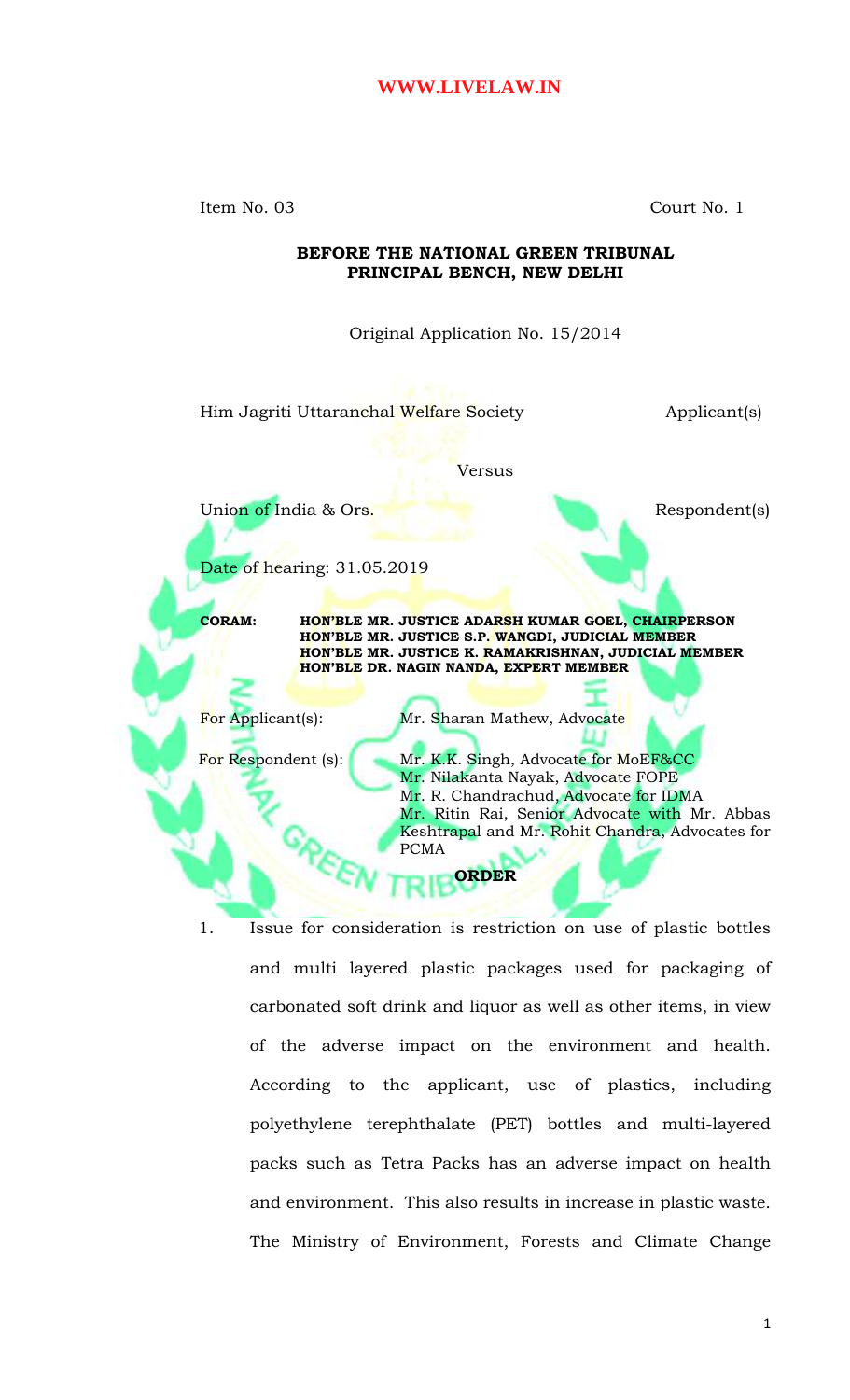(MoEF&CC) undertook a study in this regard titled **"Report of the Committee to Evolve Road Maps on Management of Wastes in India".** Shri R.H. Khwaja, Additional Secretary submitted a report indicating the extent of waste generated and the steps required. Plastic recycling results in contaminated and hazardous plastic products like tiffin boxes, water bottles, toys, buckets etc. Use of such recycled plastic in food and beverages packaging has adverse impact on health and environment. The applicant has relied upon several study reports on the subject. Central Pollution Control Board (CPCB) sponsored a study by Indian Institute of Toxicological Research (IITR), Lucknow on the impact of plastic waste disposal on soil and water quality at Lucknow Dumpsites. Study found serious adverse impact on the environment. Further reports referred to include **"public health impact of plastics: An overview"** prepared by the various researchers from the Department of Community Medicine, Maulana Azad Medical College, Delhi, Department of Community Medicine, VMMC and Safdarjung Hospital, New Delhi, Department of Community Medicine, College of Medicine and J.N.M. Hospital, Kalyani, Nadia, West Bengal, Kolkata, **"Polyethylene Terephthalate May Yield Endocrine Disruptors"** by Leonard Sax from Montgomery Center for Research in Child and Adolescent Development, Exton, Pennsylvania, USA, **"Biscardi D, Monarca S, De Fusco R, et al. 2003. Evaluation of the migration of mutagens/ carcinogens from PET bottles into mineral water by Tradescantia/ micronuclei test, Comet assay on leukocytes and GC / MS. Sci Total Environ 302:101-108", "Shotyk S. Krachler M. 2007. Contamination of bottled waters with**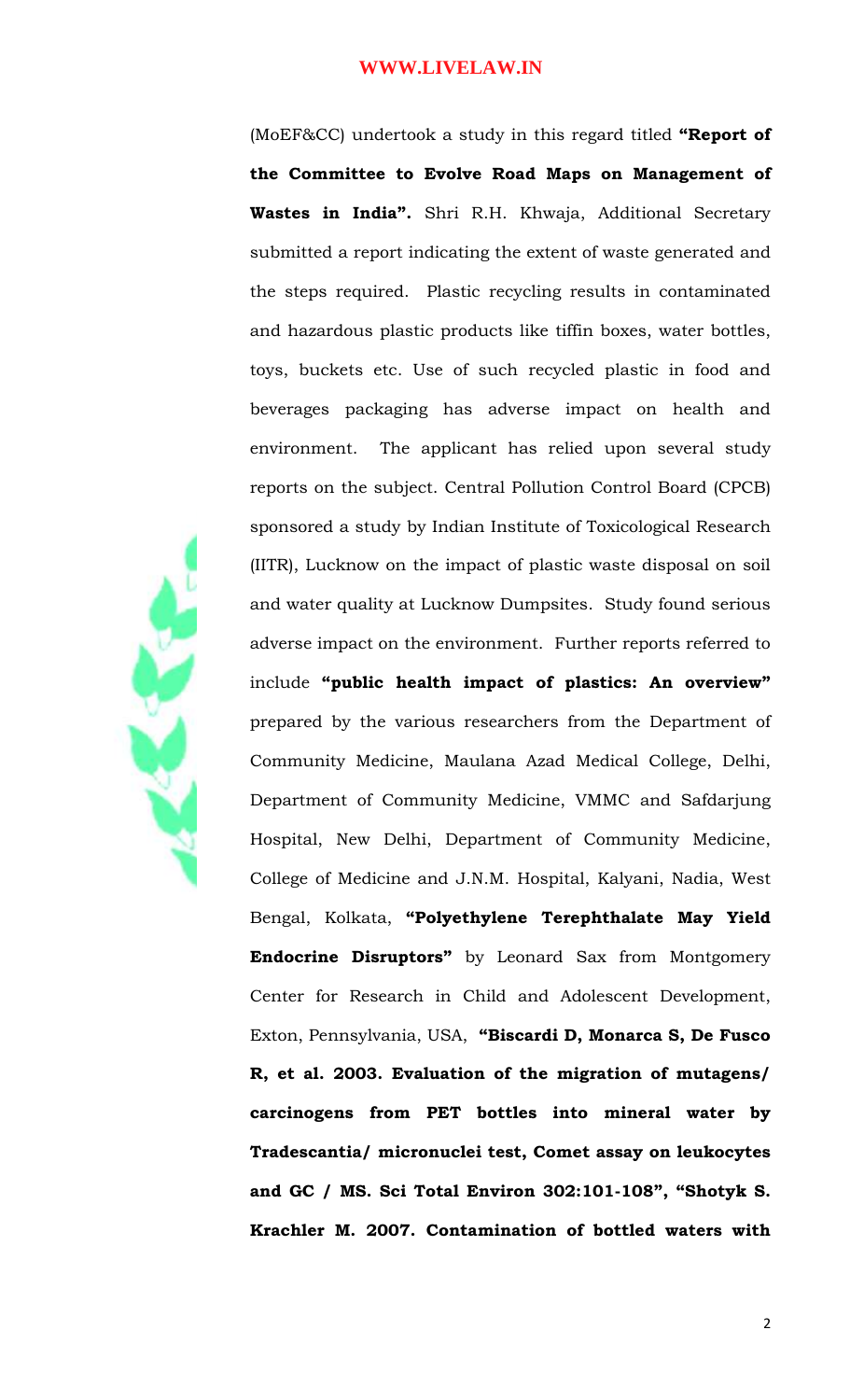**antimony leaching from polyethylene terephthalate (PET) increases upon storage. Environ Scitechnol 41(5):1560- 1563"** and **"Westerhoff P, Prapaipong P, E Shock E, Hillaireau A. 2008. Antimony leaching from polyethylene terephthalate (PET) plastic used for bottled drinking water. Water Res 42(3):551-556"** to submit that PET bottles contaminate even the stored water.

2. The Tribunal issued notice on 29.01.2014 and has been considering the matter for more than five years. It may not be necessary to refer to all the orders passed from time to time. Reference to some of the orders may suffice. On 03.3.2015, the Tribunal noted the stand of the MoEF&CC that the matter was being considered. The Tribunal observed that plastic multilayered packaging/ PET bottles may be injurious to human health. On 15.07.2015, directions were issued to the CPCB, the MoEF&CC, the Director General of Health Services (DGHS) and Food Safety Standards Authority of India (FSSAI) to file a collective response. On 24.08.2015, the Tribunal noted that draft notification dated 29.09.2014 had been issued under the Drugs and Cosmetics Act, 1940 to deal with the packaging of pharmaceutical preparations. The stand of the MoEF&CC was that a National Study on leaching from various kinds of plastic packaging material was proposed. The Tribunal also considered the report of All India Institute of Hygiene and Public Health. The Tribunal also noted that Plastic Waste (Management and Handling) Rules, 2016 had been notified but the implementation remained the main difficulty.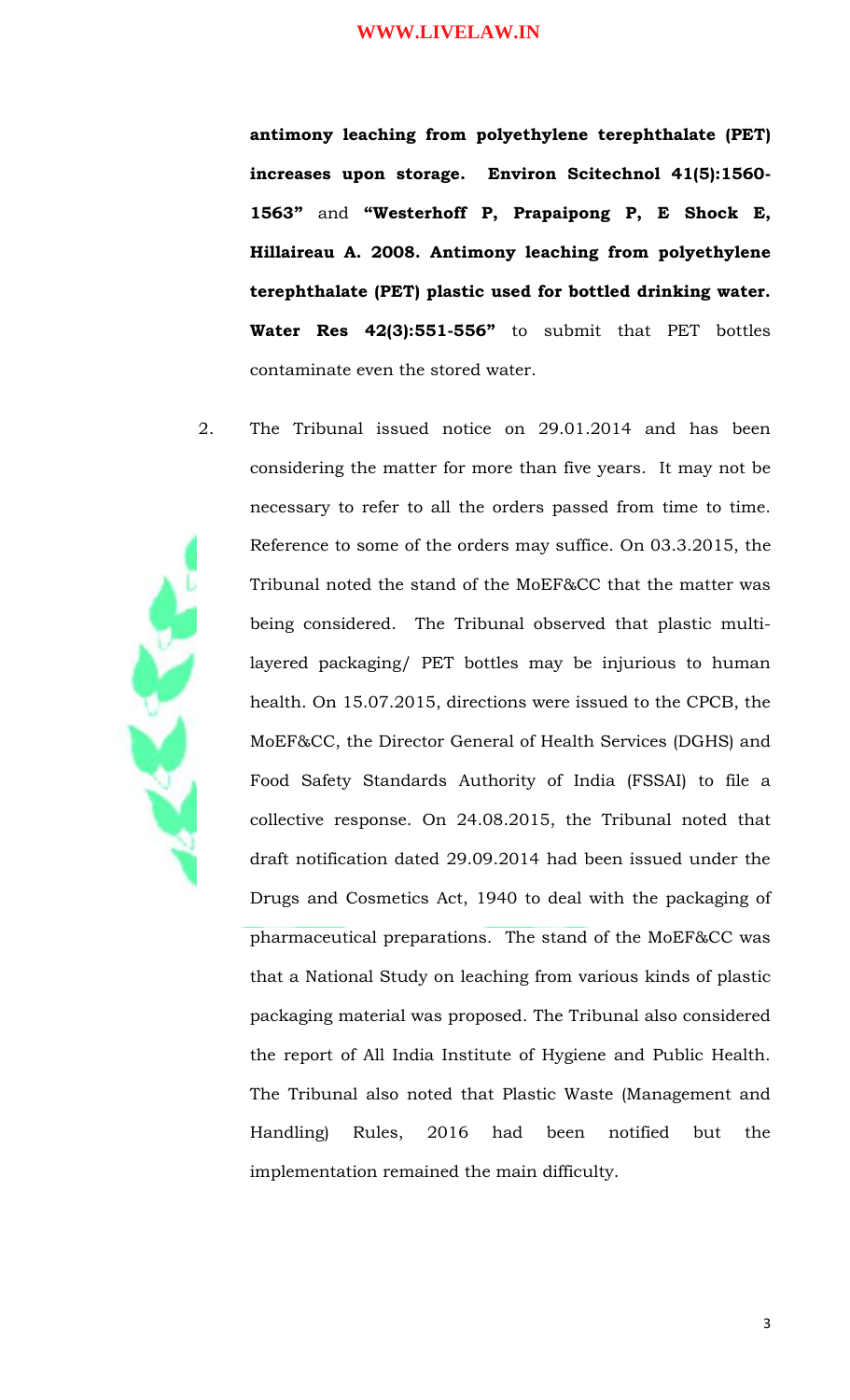3. On 07.01.2019, the Tribunal directed the parties to file written notes. The applicant in a written note filed on 17.01.2019 pointed out that the regulations on the subject are inadequate for the following reasons:

> *"a. There is no specific Testing protocol for Specific Migration Testing (Antimony & Phthalates-DEHP)*

> *b. The Plastic Waste Rules are limited for restrictions of plastic "Bags" only. It doesn't cover the plastic packaging especially PET Bottles.*

> *c. In light of the inadequate standards, this Hon'ble Tribunal, vide order dated 10.10.2018, categorically stated that the Plastic Waste (Management and Handling Rules), 2016 need further amendments so as to eradicate the menace of use of plastics in general."*

The applicant sought enforcement of notification being G.S.R. no. 701 (e) dated 29.09.2014 issued by the Ministry of Health and Family Welfare for prohibiting plastic/ PET containers for oral pharmaceutical activities and fresh label registration with the direction that "no pet/ plastic container and /or multilayered packaging be used for packaging of liquor and carbonated beverage."

5. The applicant further submitted that the Notification dated 24.12.2018, issued by the Ministry of Health and Family Welfare under Section 92 of Food Safety and Standards Act, 2006 deals with the issue of packaging mode of food but it ignores Antimony and DEHP in specific migration limits provided for plastic packaging. Two sets of regulations were separately laid down being the Food Safety and Standards (Packaging) Regulations, 2018 and the Food Safety and Standards (Labelling and Display) Regulations, 2018 replacing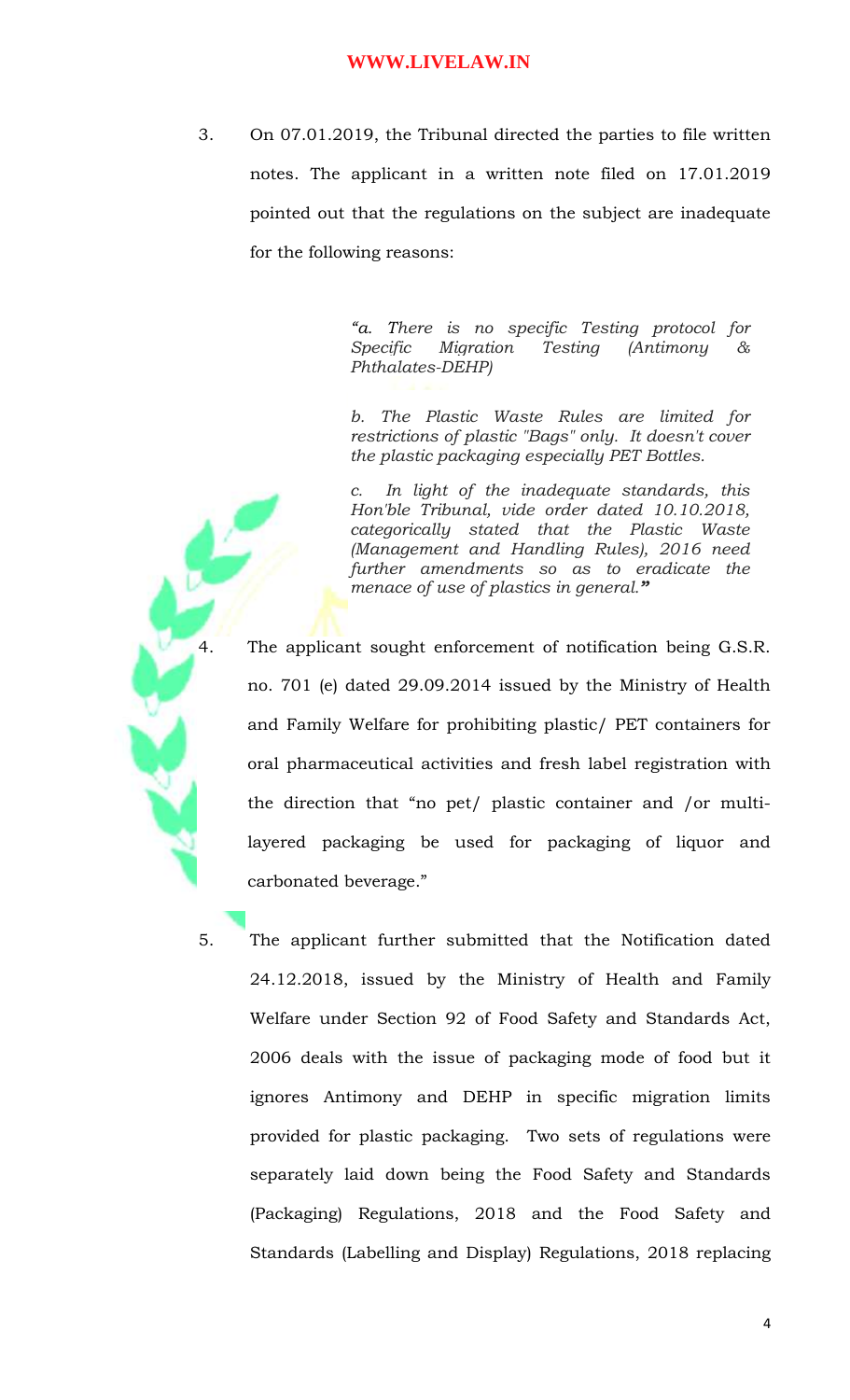the Food Safety and Standards (Packaging and Labelling) Regulations, 2011. The said regulations also give a list of suggested packaging material to be used for different food items.

6. On 22.01.2019, the Tribunal noted the steps taken by various States, the regulations prescribed by the Bureau of Indian Standards (BIS) in relation to packaging material and the regulations framed by FSSAI in respect of food safety standards. The Tribunal directed the MoEF&CC to look into the said regulations and file its response. The MoEF&CC in its response filed on 19.01.2019, apart from indicating the features of the Plastic Waste Management Rules, 2016, including the provision for phasing out multi-layered plastic (MLP), submitted that the same may not be immediately feasible without alternates which are technically comparable. The same was proposed to be phased out in two years. It was further stated that the mechanism for registration of manufactures was to be improved. Rule 13 was required to be amended and Rule 15 was required to be withdrawn. The Ministry also organized Ministers conference and adopted resolutions on the effective capacity building programme, promoting innovative technologies, meetings with Chief Secretaries to monitor the implementation of the Rules, efforts to reduce the use of plastic, adopting Green Good Deeds for better waste management and to develop mechanism to document success. Thereafter, on 15.02.2019, the matter was directed to be listed within O.A. No. 606/2018 dealing with the compliance of waste management Rules.

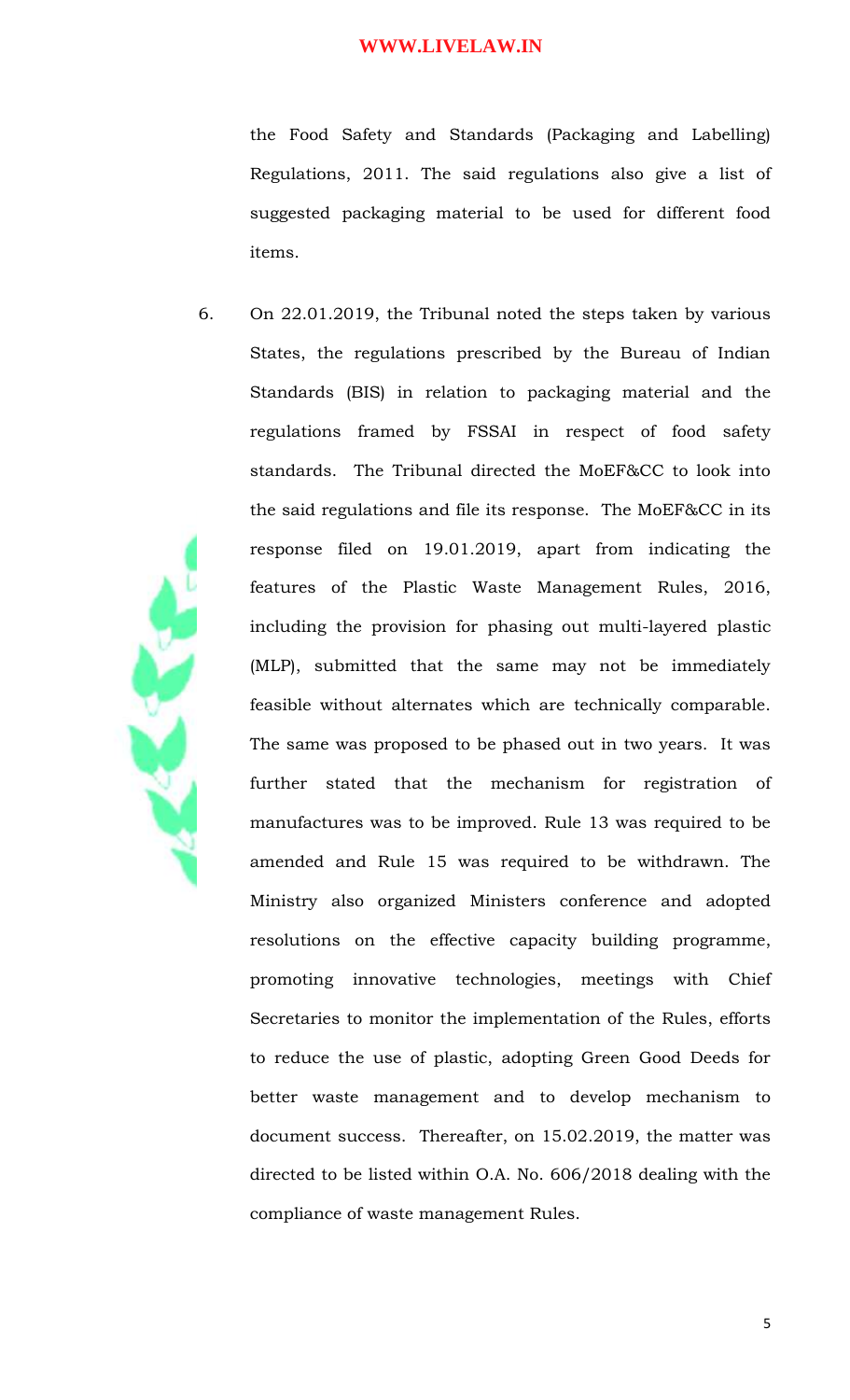7. In view of the order of the Hon'ble Supreme Court dated 10.05.2019 in Civil Appeal No. 4626-27/2019, the matter has been delinked from O.A. No. 606/2018. We have heard learned counsel. On behalf of the applicants, it is submitted that MoEF&CC has only focused on waste management and not on the subject of restrictions on use of plastic as packaging material. MoEF&CC itself has found the Plastic Waste Management Rules to be deficient. The Packaging and Labelling Regulations, 2018 under the Food Safety and Standards Act, 2006 do not deal with the issue in entirety and are not adequate to deal with the problem.

8. In view of the above, we are of the opinion that the question whether any further regulatory provisions are required on the subject of restrictions on the packaging by use of plastic material, after the steps already taken, and if so to what extent be examined by an Expert Committee comprising of the representatives of FSSAI, BIS, CPCB and DGHS. The Nodal agency for coordination will be the FSSAI. The Committee will be at liberty to coopt any other expert/ institute or individual and furnish its report to this Tribunal within three months by e-mail at judicial-ngt@gov.in.

A copy of the order be sent each to the FSSAI, BIS, CPCB and DGHS by e-mail. The applicant is at liberty to place its precise view point before the FSSAI within two weeks.

List for further consideration on 14.10.2019.